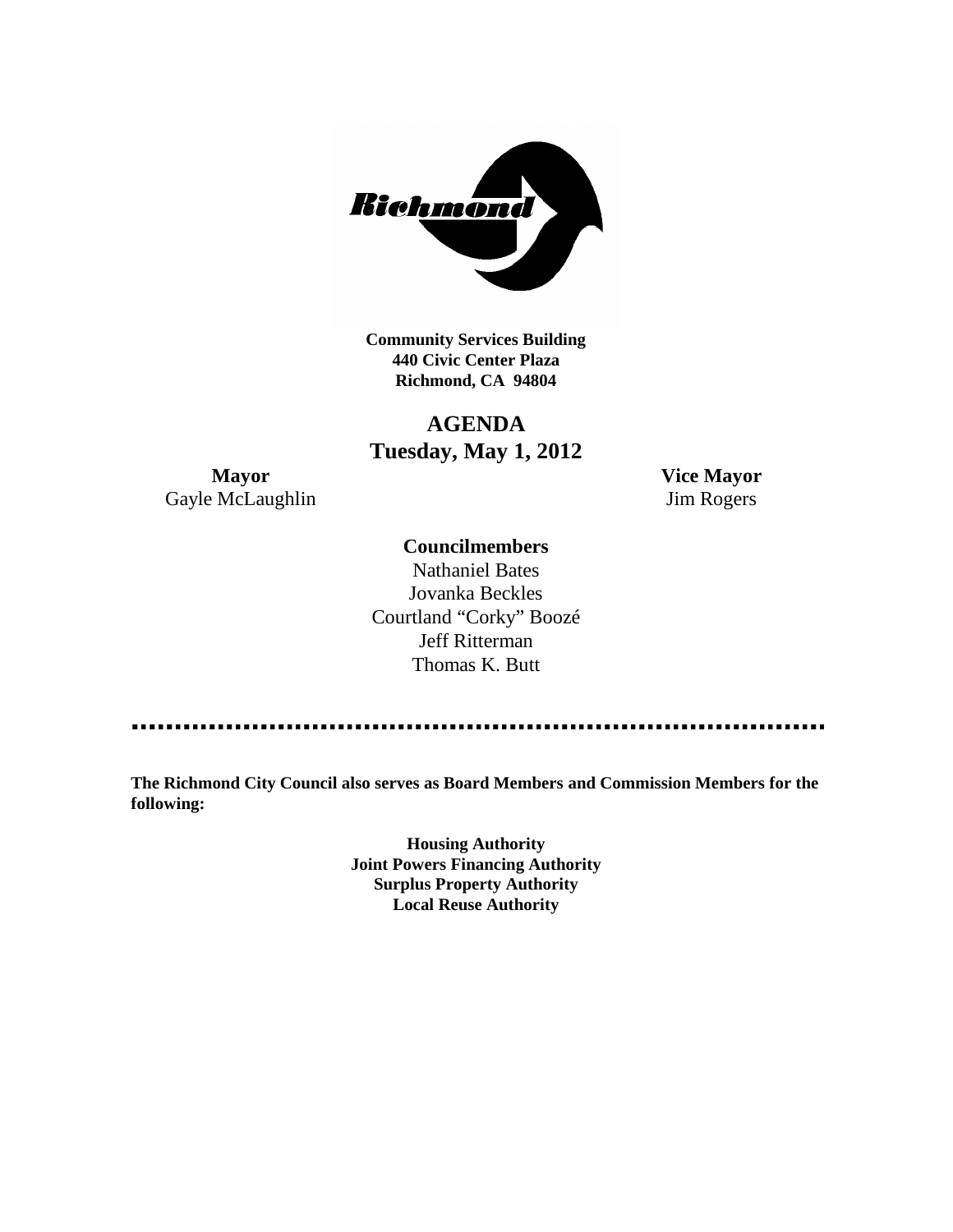# **MEETING PROCEDURES**

The City of Richmond encourages community participation at its City Council meetings and has established procedures that are intended to accommodate public input in a timely and time-sensitive way. As a courtesy to all members of the public who wish to participate in City Council meetings, please observe the following procedures:

**PUBLIC COMMENT ON AGENDA ITEMS:** Anyone who desires to address the City Council on items appearing on the agenda must complete and file a pink speaker's card with the City Clerk **prior** to the City Council's consideration of the item. Once the City Clerk has announced the item and discussion has commenced, no person shall be permitted to speak on the item other than those persons who have submitted their names to the City Clerk. Your name will be called when the item is announced for discussion. **Each speaker will be allowed TWO (2) MINUTES to address the City Council on NON-PUBLIC HEARING items listed on the agenda.**

**OPEN FORUM FOR PUBLIC COMMENT:** Individuals who would like to address the City Council on matters not listed on the agenda or on **Presentations, Proclamations and Commendations, Report from the City Attorney, or Reports of Officers** may do so under Open Forum. All speakers must complete and file a pink speaker's card with the City Clerk **prior** to the commencement of Open Forum. **The amount of time allotted to individual speakers shall be determined based on the number of persons requesting to speak during this item. The time allocation for each speaker will be as follows: 15 or fewer speakers, a maximum of 2 minutes; 16 to 24 speakers, a maximum of 1 and one-half minutes; and 25 or more speakers, a maximum of 1 minute.**

#### **SPEAKERS ARE REQUESTED TO OCCUPY THE RESERVED SEATS IN THE FRONT ROW BEHIND THE SPEAKER'S PODIUM AS THEIR NAME IS ANNOUNCED BY THE CITY CLERK.**

**CONSENT CALENDAR:** Consent Calendar items are considered routine and will be enacted, approved or adopted by one motion unless a request for removal for discussion or explanation is received from the audience or the City Council. A member of the audience requesting to remove an item from the Consent Calendar must complete and file a speaker's card with the City Clerk **prior to the City Council's consideration of Agenda Review.** An item removed from the Consent Calendar may be placed anywhere on the agenda following the City Council's agenda review.

Any law enforcement officer on duty or whose service is commanded by the presiding officer shall be Sergeant-at-Arms of the Council meetings. He/she, or they, shall carry out all orders and instructions given by the presiding officer for the purpose of maintaining order and decorum at the Council meetings (City Council Rules of Procedure and Order Section III F, RMC Section 2.12.030).

**\*\*\*\*\*\*\*\*\*\*\*\*\*\*\*\*\*\*\*\*\*\*\*\*\*\*\*\*\*\*\*\*\*\*\*\*\*\*\*\*\*\*\*\*\*\*\*\*\*\*\*\*\*\*\*\*\*\***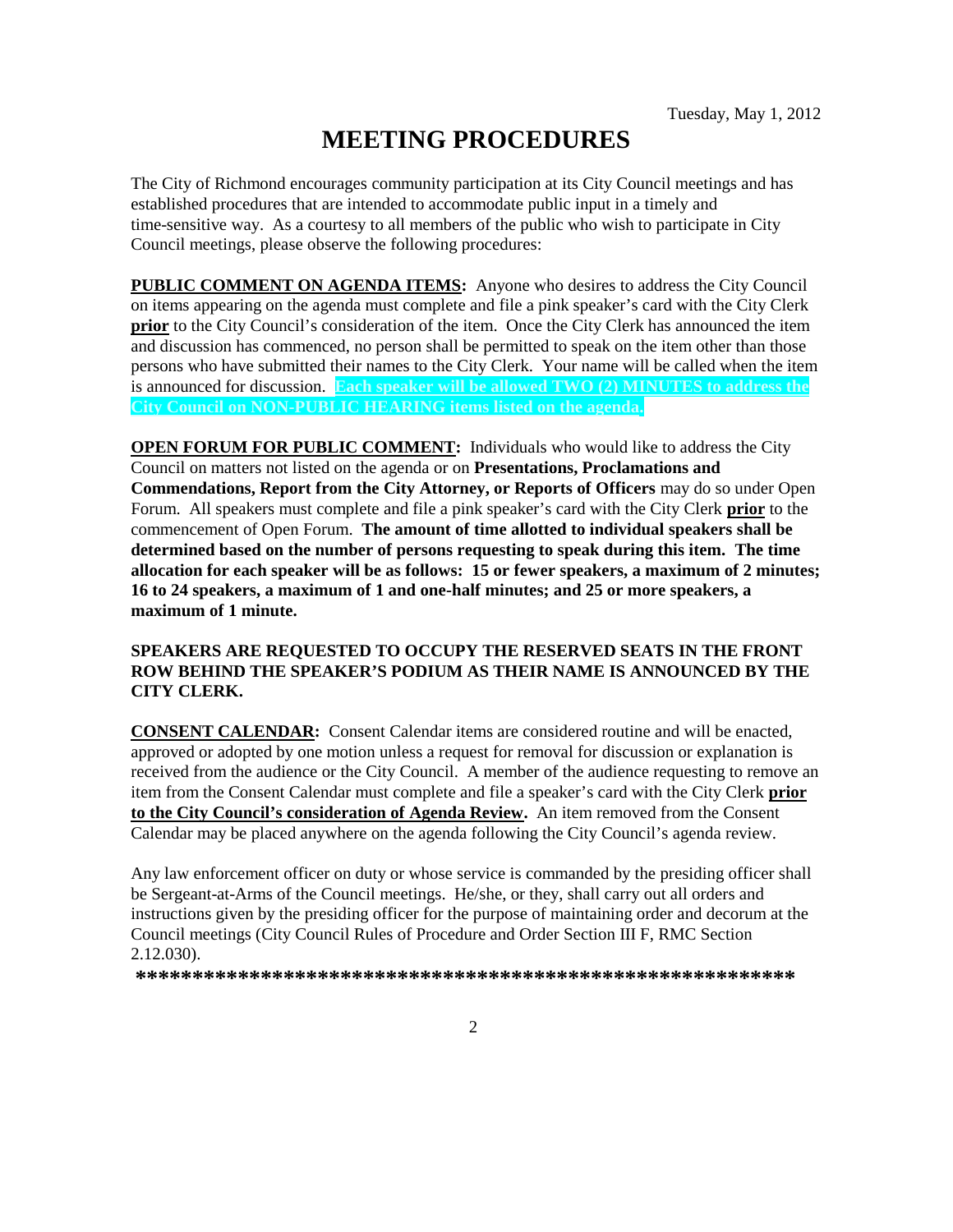# **SPECIAL SHIMADA AMBASSADOR PRESENTATION**

## **4:30 p.m.**

- **A. Presentation of Shimada Ambassadors in Celebration of the 50th Anniversary of Richmond-Shimada Sister City Friendship.**
- **B. Recess to Reception in Richmond Memorial Auditorium - 403 Civic Center Plaza.**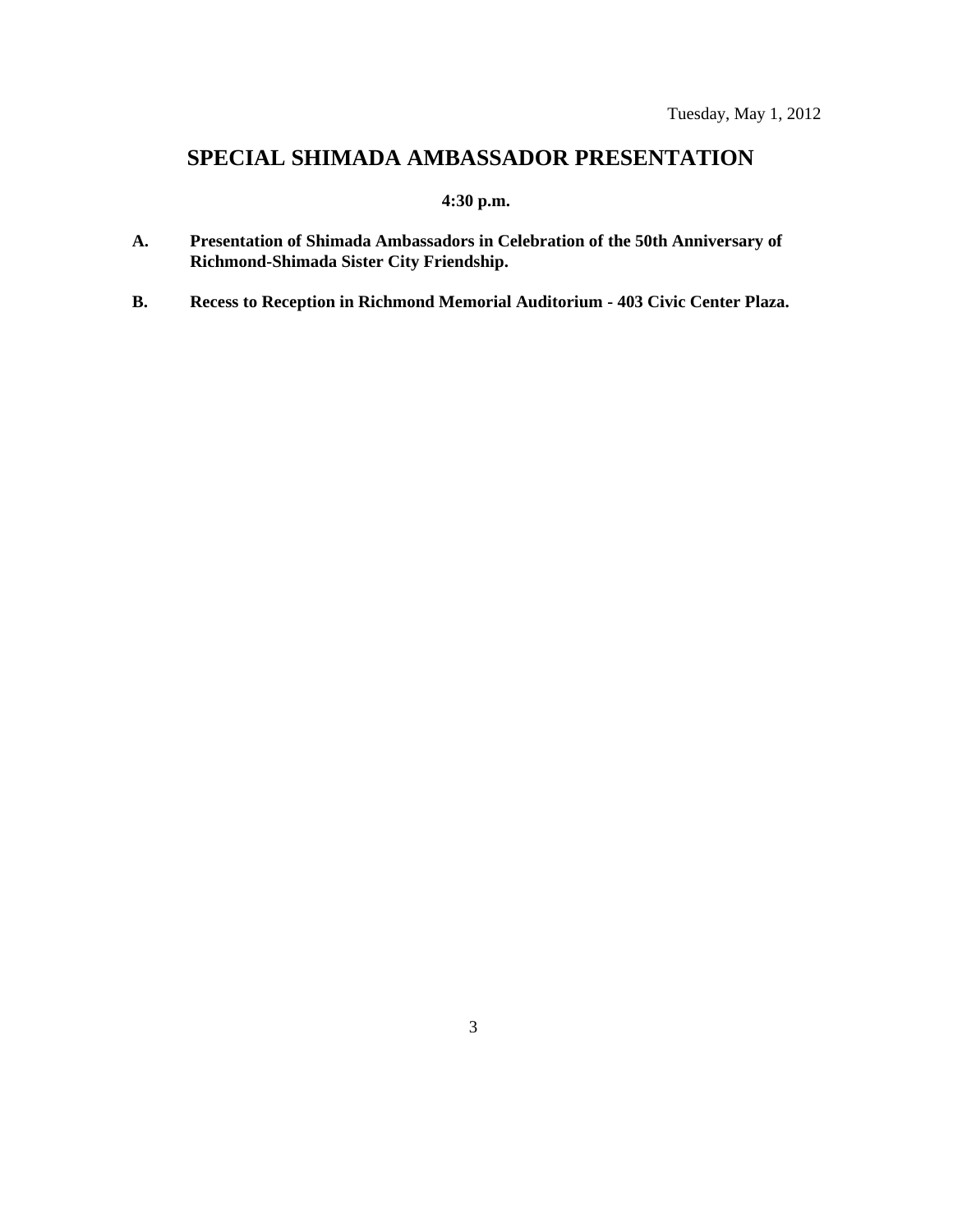# **MEETING OF THE CITY OF RICHMOND AS SUCCESSOR AGENCY FOR THE RICHMOND COMMUNITY REDEVELOPMENT AGENCY/RICHMOND CITY COUNCIL**

6:30 p.m.

### **A. PLEDGE TO THE FLAG**

- **B. ROLL CALL**
- **C. READING OF THE CODE OF ETHICS**
- **D. STATEMENT OF CONFLICT OF INTEREST**
- **E. OPEN FORUM FOR PUBLIC COMMENT**
- **F. AGENDA REVIEW**

#### **G. PRESENTATIONS, PROCLAMATIONS, AND COMMENDATIONS**

**G-1.** PROCLAMATION honoring 5 De Mayo and the 150th anniversary of the Battle of Puebla - Mayor McLaughlin (620-6503) and Councilmember Beckles (620- 6581).

#### **H. REPORT FROM THE CITY ATTORNEY OF FINAL DECISIONS MADE AND NON-CONFIDENTIAL DISCUSSIONS HELD DURING CLOSED SESSION**

#### **I. CITY OF RICHMOND AS SUCCESSOR AGENCY FOR THE RICHMOND COMMUNITY REDEVELOPMENT AGENCY CONSENT CALENDAR**

**I-1.** ADOPT a resolution authorizing the city manager to execute a contract with W. R. Forde Associates in an amount not to exceed \$950,000 to construct the Meade Street Bypass Road. The contract term will be May 1, 2012, through December 31, 2012 (This item was reviewed and recommended for approval by the Finance Committee at its Special Meeting on April 13, 2012) - City of Richmond as Successor Agency for the Richmond Community Redevelopment Agency (Alan Wolken/Craig Murray 307-8188).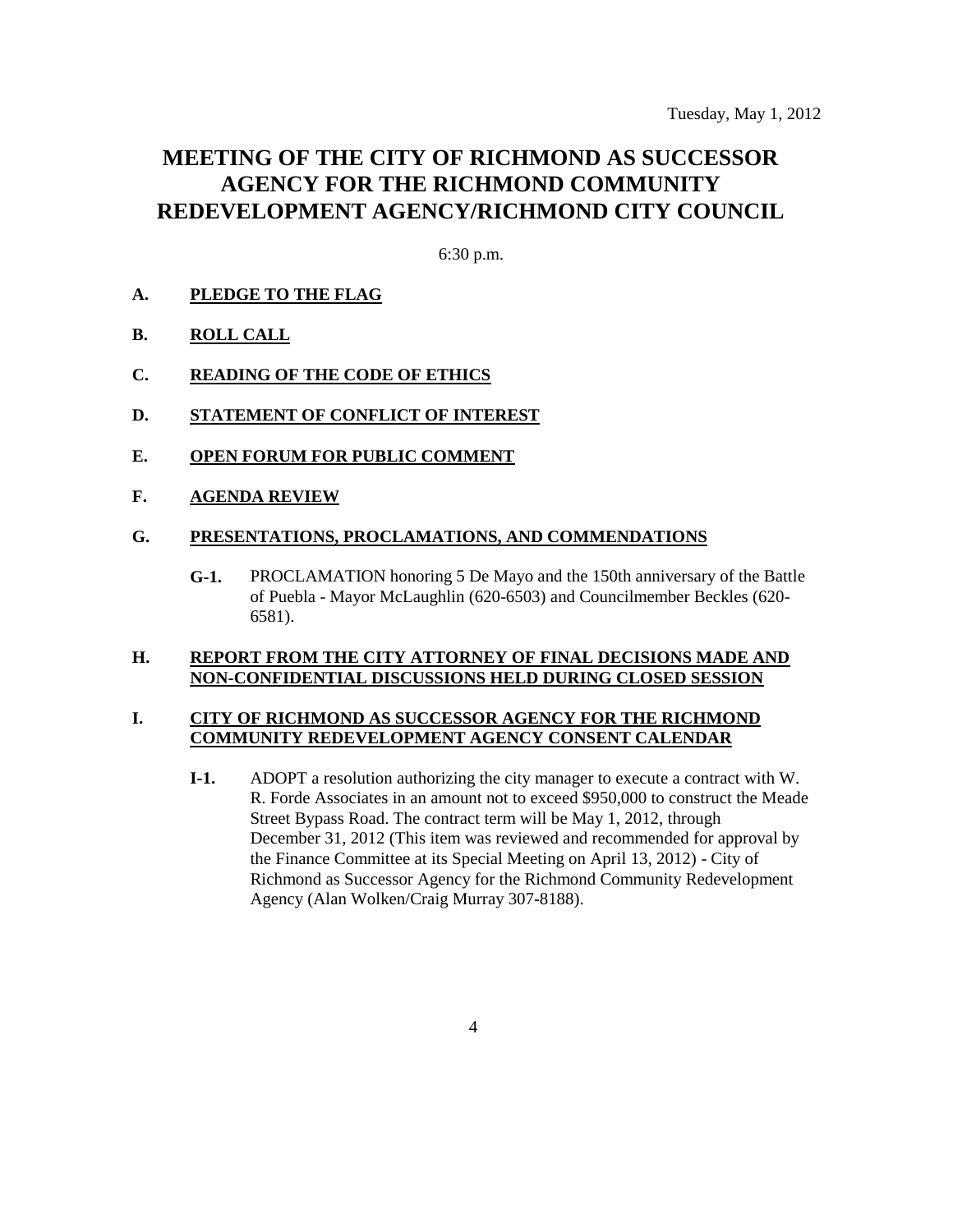#### **J. CITY COUNCIL CONSENT CALENDAR**

- **J-1.** ADOPT a resolution in support of the Farm Bill Principles developed by Green Cities California that support opportunities for local and regional food infrastructures, increasing access to healthy, sustainable foods, and call for the Federal Government to work toward a Farm Bill in 2012 that is consistent with these principles - City Manager's Office (Bill Lindsay 620-6512).
- **J-2.** APPROVE a Side-Letter Agreement between the City and the Richmond Police Management Association (RPMA) that codifies the existing agreement between the City and RPMA regarding shift differential pay - Human Resources Management Department (Leslie Knight 620-6600).
- **J-3.** ADOPT a resolution approving the Engineer's Report for FY 2012-2013 for the Hilltop Landscape Maintenance District ("HLMD"), declaring the Council's intention to increase the annual assessment in the HLMD, and announcing a public hearing on June 5, 2012, at 6:30 p.m., in the City Council Chambers at 440 Civic Center Plaza in the City of Richmond - Public Works Department (Yader A. Bermudez 231-3008).
- **J-4.** ADOPT a resolution approving the Engineer's Report for FY 2012-2013 for the Marina Bay Landscaping and Lighting Maintenance District, declaring the Council's intention to increase the annual assessment in the Marina Bay Landscaping and Lighting Maintenance District, and announcing a public hearing on June 5, 2012, at 6:30 p.m., in City Council Chambers at 440 Civic Center Plaza in the City of Richmond - Public Works Department (Yader A. Bermudez 231-3008).
- **J-5.** ACKNOWLEDGE receipt of the City of Richmond's Comprehensive Annual Financial Report for the fiscal year ended June 30, 2011 (This item was reviewed and recommended for approval by the Finance Committee at its April 13, 2012, meeting) - Finance Department (James Goins 620-6740).
- **J-6.** ADOPT a resolution approving revisions to authorized signatures for transfer of funds to and from the Local Agency Investment Fund administered by the State of California Treasurer to delete old account signatories and designate current authorized signers in the Finance Department - Finance Department (James Goins 620-6740).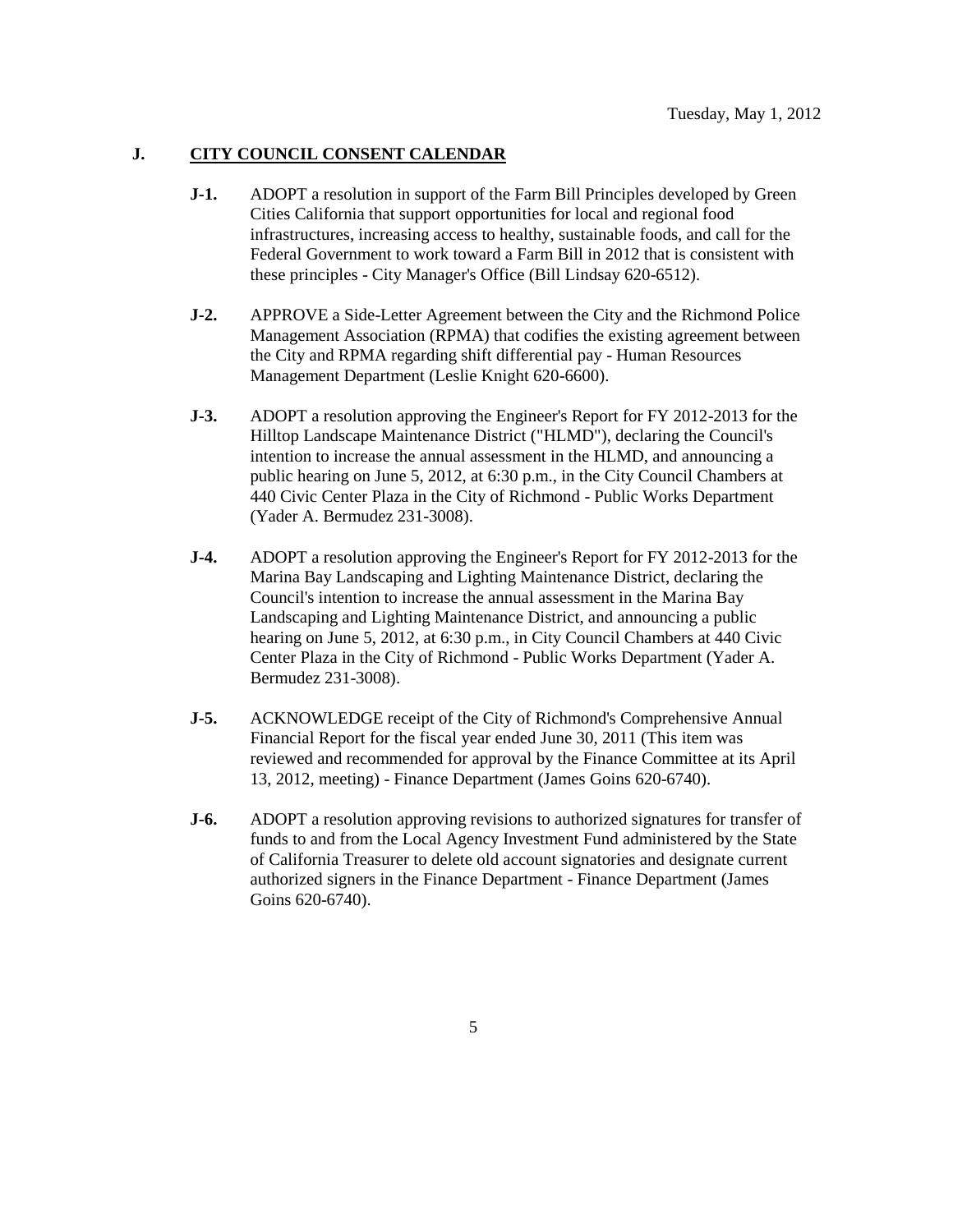- **J-7.** APPROVE an agreement between the International Federation of Professional and Technical Employees (IFPTE) Local 21 and the City of Richmond extending the existing Memorandum of Understanding (MOU) set to expire on June 30, 2012, from July 1, 2012, through June 30, 2013. The agreement also provides for the City to extend any cost of living increase negotiated with the Service Employees International Union (SEIU) Local 1021, between July 1, 2012, and June 30, 2013, to IFTPE Local 21 - Human Resources Management Department (Leslie Knight 620-6600).
- **J-8.** APPROVE a tentative agreement between the City of Richmond and the International Association of Fire Fighters (IAFF) Local 188 that shall be effective from July 1, 2009, through December 31, 2013 - Human Resources Management Department (Leslie Knight 620-6600).
- **J-9.** ADOPT a resolution to adjust appropriations for the 2011-2012 Recreation Department budget to add \$650.00 for the Recreation Department's May Valley Community Center and recognize the donation received from the May Valley neighborhood parents - Recreation Department (Keith Jabari 620-6791).
- **J-10.** APPROVE a contract amendment with Republic ITS for the Traffic Safety Improvements Project, to increase the contract value by \$34,000 for a total of \$265,363, providing \$19,000 in funds for the additional scope of work related to the traffic safety project, and \$15,000 in funds for the grant-funded Cutting Boulevard Interconnect Project - Engineering Services Department (Edric Kwan/Steven Tam 307-8112).
- **J-11.** ACCEPT the work completed by Gallagher & Burk, Inc. for the Carlson Boulevard Improvements Project at a final construction cost of \$3,933,365.14 - Engineering Services Department (Edric Kwan/Andy Yeung 307-8108).
- **J-12.** APPROVE Amendment No. 2 to the contract with Nichols Consulting Engineers, Chtd. of Richmond for additional engineering consulting work for the final phase of the Via Verdi Restoration Project. The contract value will increase by \$534,000 for a total of \$1,899,000, and the term will be extended to June 30, 2014 (This item was reviewed and recommended for approval by the Finance Committee at its Special Meeting on April 13, 2012) - Engineering Services Department (Edric Kwan 621-1825/Tawfic Halaby 621-1612).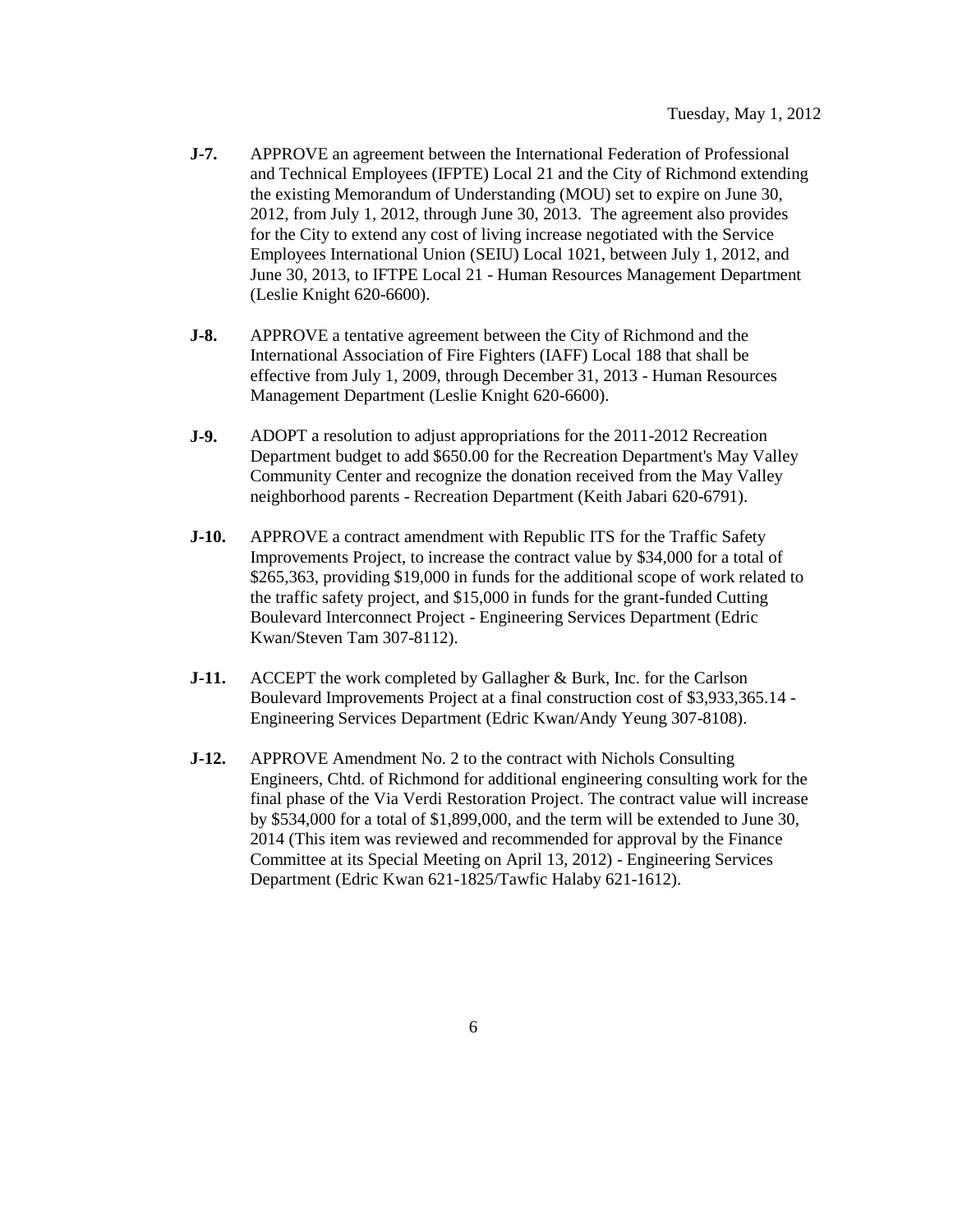- **J-13.** APPROVE an amendment to the Fiscal Year 2009/10 Pavement Rehabilitation Project contract with Ghilotti Brothers, Inc. to pave South 23rd Street from Ohio Avenue to Cutting Boulevard. The contract value will increase by \$750,000 for a total of \$5,124,887 with a continued City-administered contingency and reserve not to exceed \$440,000 (This item was reviewed and recommended for approval by the Finance Committee at its Special Meeting on April 13, 2012) - Engineering Services Department (Edric Kwan/Tawfic Halaby 621-1612).
- **J-14.** APPROVE an amendment to the contract with ERA Construction, Inc. for the Miscellaneous Concrete Repairs Fiscal Year 2010/11 - 2011/12 Project, expanding the scope of work and increasing the contract value by \$200,000 for a total of \$656,190 (This item was reviewed and recommended for approval by the Finance Committee at its Special Meeting on April 13, 2012) - Engineering Services Department (Edric Kwan/Tawfic Halaby 621-1612).

### **K. COUNCIL AS A WHOLE**

- **K-1.** CONSIDER alternatives relating to development of an Operations and Security Center (OSC) at the Port of Richmond and DIRECT staff to reject all bids received on February 23, 2012, to construct the OSC at 1411 Harbour Way South, and revise the design of the OSC at 1411 Harbour Way South consistent with the remaining grant funds and reissue for bid - Port Department (Jim Matzorkis 215-4600). *This item was continued from April 24, 2012.*
- **K-2.** AUTHORIZE the City Manager to negotiate and execute a contract with SF USA, LLC to implement the Richmond Municipal Identification/Stored Value Card system subject to the system being no net cost to the City of Richmond, and with approval as to form by the City Attorney - City Manager's Office (Bill Lindsay 620-6512).
- **K-3.** ADOPT a resolution requesting membership in the Marin Energy Authority and INTRODUCE an ordinance approving the Marin Energy Authority Joint Powers Agreement and Authorizing the Implementation of a Community Choice Aggregation Program - City Manager's Office (Bill Lindsay 620-6512).
- **K-4.** ADOPT the proposed resolution of the Richmond City Council endorsing Measure K to renew the West Contra Costa Unified School District Parcel Tax with adjustments to compensate for inflation and state take-aways - Vice Mayor Rogers (867-5725).